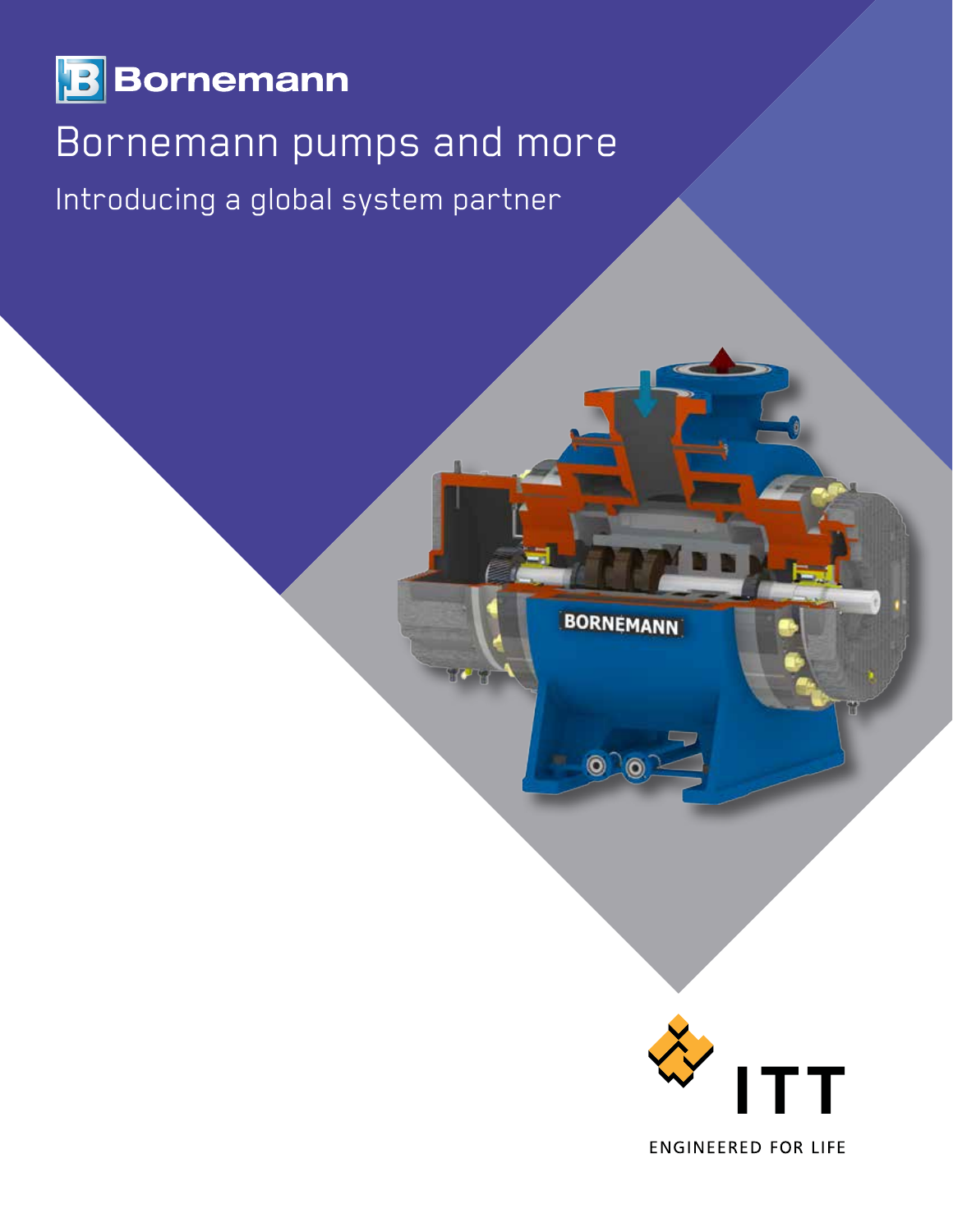# From Pump Pioneer to Partner for

ITT Bornemann has achieved and secured a leading position worldwide with its numerous ground-breaking pump developments over the decades. Our pumps and systems are the ideal solution for tank terminals, oil production and processing. The areas are the industrial, petrochemical, marine and shipbuilding as well as the food and pharmaceutical industries. We are also a leader in the field of Multiphase and Subsea Technology. Systematic research and development will lead to innovative solutions for the future.

#### About ITT

ITT is a diversified leading manufacturer of highly engineered critical components and customized technology solutions for the energy, transportation and industrial markets. Building on its heritage of innovation, ITT partners with its customers to deliver enduring solutions to the key industries that underpin our modern way of life. Founded in 1920, ITT is headquartered in White Plains, N.Y., with employees in more than 35 countries and sales in a total of approximately 125 countries. The company generated 2012 revenues of \$2.2 billion. For more information, visit www.itt.com.

## Customer satisfaction as part of the company strategy

Honest and constructive relationships with clients, employees and suppliers are essential to our strategy and represent the foundation of our company culture. ITT Bornemann's policy is to be an innovative, qualified and reliable partner to its customers every step of the way while providing a truly unique service.

The needs of our customers are the focus of our research and development, manufacturing, sales and service.

Another important factor in ITT Bornemanns success are our employees, whose dedication and qualifications are constantly being cultivated. Environmentally-friendly manufacturing combined with an above-average occupational health and safety policy for employees at all our facilities are vital to the ITT Bornemann culture.



Onshore Terminal in India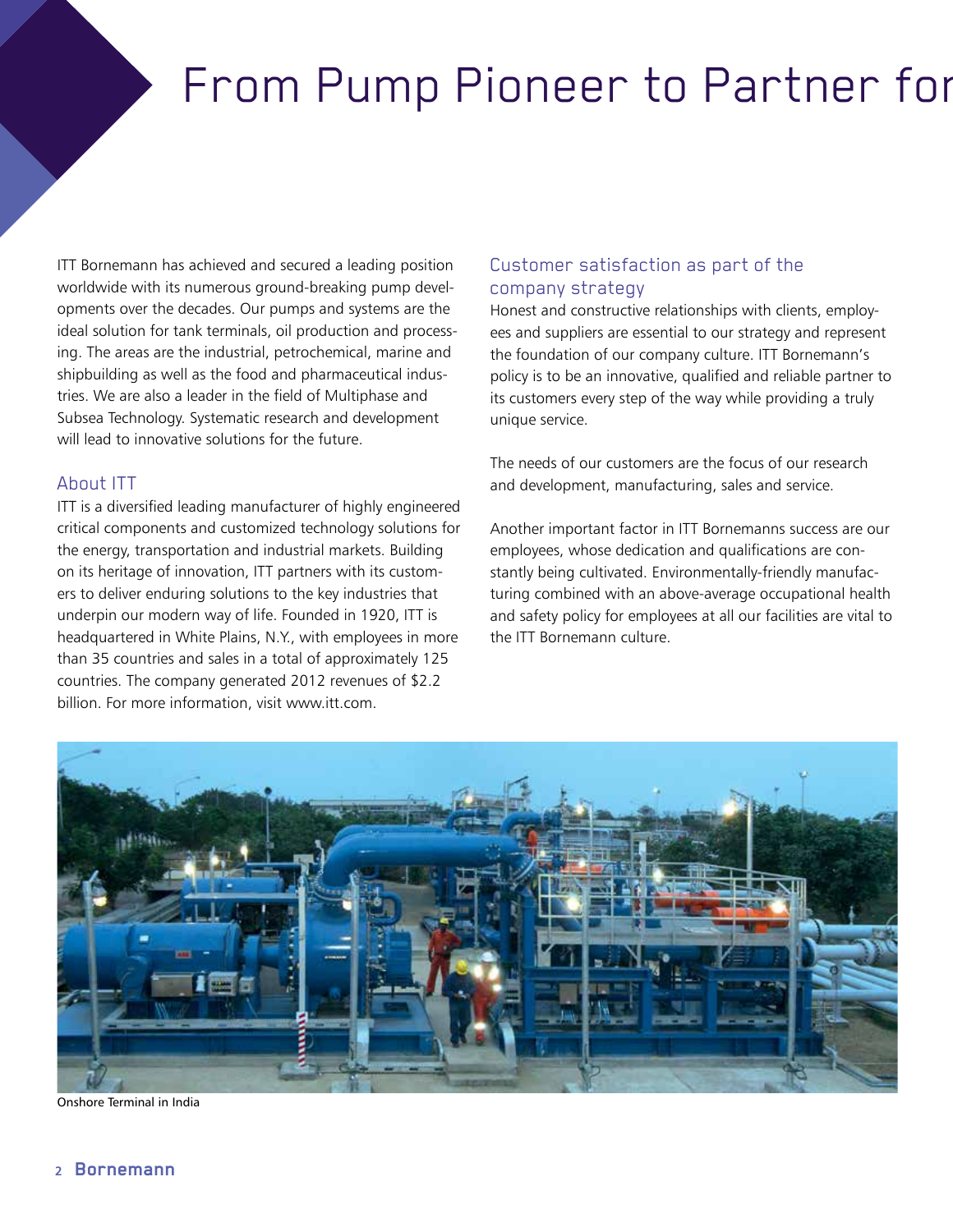# System-Solutions

#### Bornemann is active on an international level

Being an integrated part of the ITT Corporation now, has even fortified the global presence of ITT Bornemann and guarntees fast and professional support in all phases of our work with you.

### Focus on customer satisfaction

In addition to product quality, reliable and competent service is the decisive factor in customer satisfaction. Our service team therefore looks after each installation with its full dedication and attention. From the very beginning of the installation, Bornemann pumps and systems are accompanied by a capable service. Advisory and supporting. Expeditiously and friendly. Dedicated and reliable. No matter what service a user needs – the ITT Bornemann service team provides you with individually tailored consultation, documentation, delivery of spare parts, maintenance, repair, retooling, exchange, general overhaul, and more. Wherever in the world Bornemann pumps and systems are in use: the Bornemann service is available.

Bornemann pumps are available from stock for different fields of application. In addition to this, specific pump types are available in single components and can be combined individually corresponding to their application and operating conditions. Here as well we grant you full guarantee and a quick availability.

With experienced specialists, the ITT Bornemann logistics team handles the complete shipment of all products worldwide and is also responsible for the import of all purchased products from consumables through to machines.



Subsea – the resources are in the ocean



Quality service guarantees your investment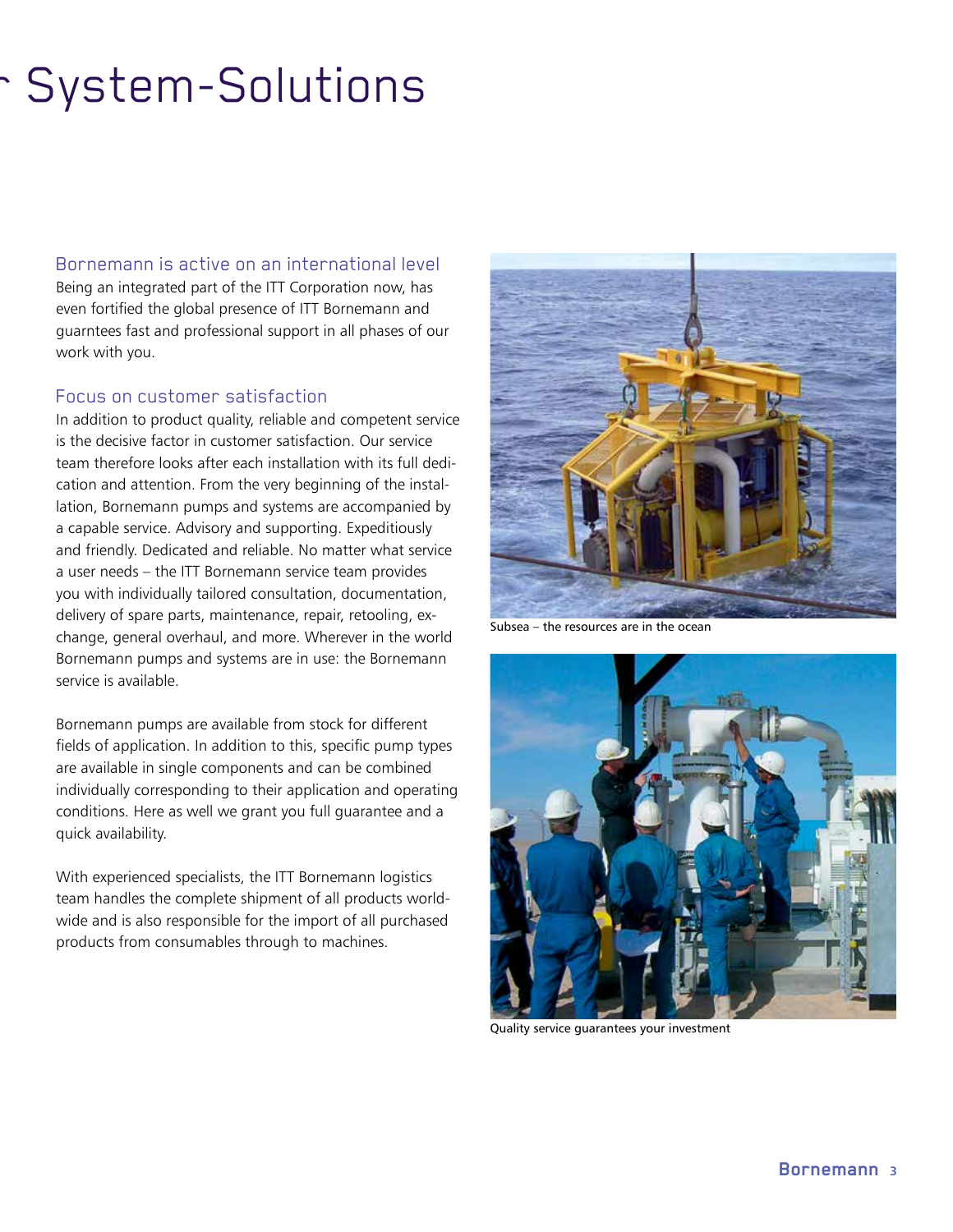# Unique Solutions for All Industries

#### Oil & Gas

As displacement pumps, Bornemann twin screw pumps are ideal for pumping mixtures of crude oil, gas, water and the finest solids. They can be used onshore, offshore and subsea. The dry running capability also allows the presence of gases. The compact construction and the special profile of the feed screws allow high conveying pressures for operation in pipelines with long distances.

### Multiphase boosting technology

The core of the multiphase boosting systems is formed by twin screw pumps. The two engineered rotor sets work with no metal-to-metal contact. They deliver a close to constant capacity against the downstream backpressure. The pressure is not dependent on the speed of the pump and the characteristics of the fluid being transferred. Fluid mixtures of up to 97% gas content, 100% on short term basis, may be pumped without overheating the machine. The necessary liquid is stored in the enlarged housing and partly recirculated to the inlet, assuring an equal distribution of the heat and heat transfer to the ambience. Sudden changes from high gas contents to pure liquid flow – normally called slugs – are handled. The patented technical design in connection with outstanding solutions in details guarantee highest availability with minimized maintenance necessary.

#### Bornemann multiphase boosting systems are applicable for oil and gas fields

- on-and offshore
- with small discharge capacities
- with tail-end production
- new field developments
- aside of the existing infrastructure, where an exchange of separators and associated equipment is required

### Product applications:

Crude oil with gas and water, very heavy crude oil, thermal operations, wet gas compression.



#### Marine

Bornemann twin screw pumps have proven their value internationally as loading pumps on tankers, transfer pumps for heavy-duty HFO qualities and as lubricating pumps for supplying the main engine.

#### Product applications:

Low to very high viscosity oil products such as bitumen, tar, chemicals, light and heavy fuel oil, crude oil, mazut and storage water.



# Tank terminals

ITT Bornemann has a large worldwide installed base of pumps in tank terminals. They can be used wherever a large suction capacity is required. Bornemann pumps can be found for loading and unloading of ships, tank wagons, tanker trucks as well as storage tanks and pipelines everyday of the year. They perform these duties under challenging conditions including high viscosities and pressures.

### Product applications:

Low to very high viscosity oil products such as bitumen, tar, chemicals, light and heavy fuel oil, mazut and storage water.



Nearly 80 pumps in operation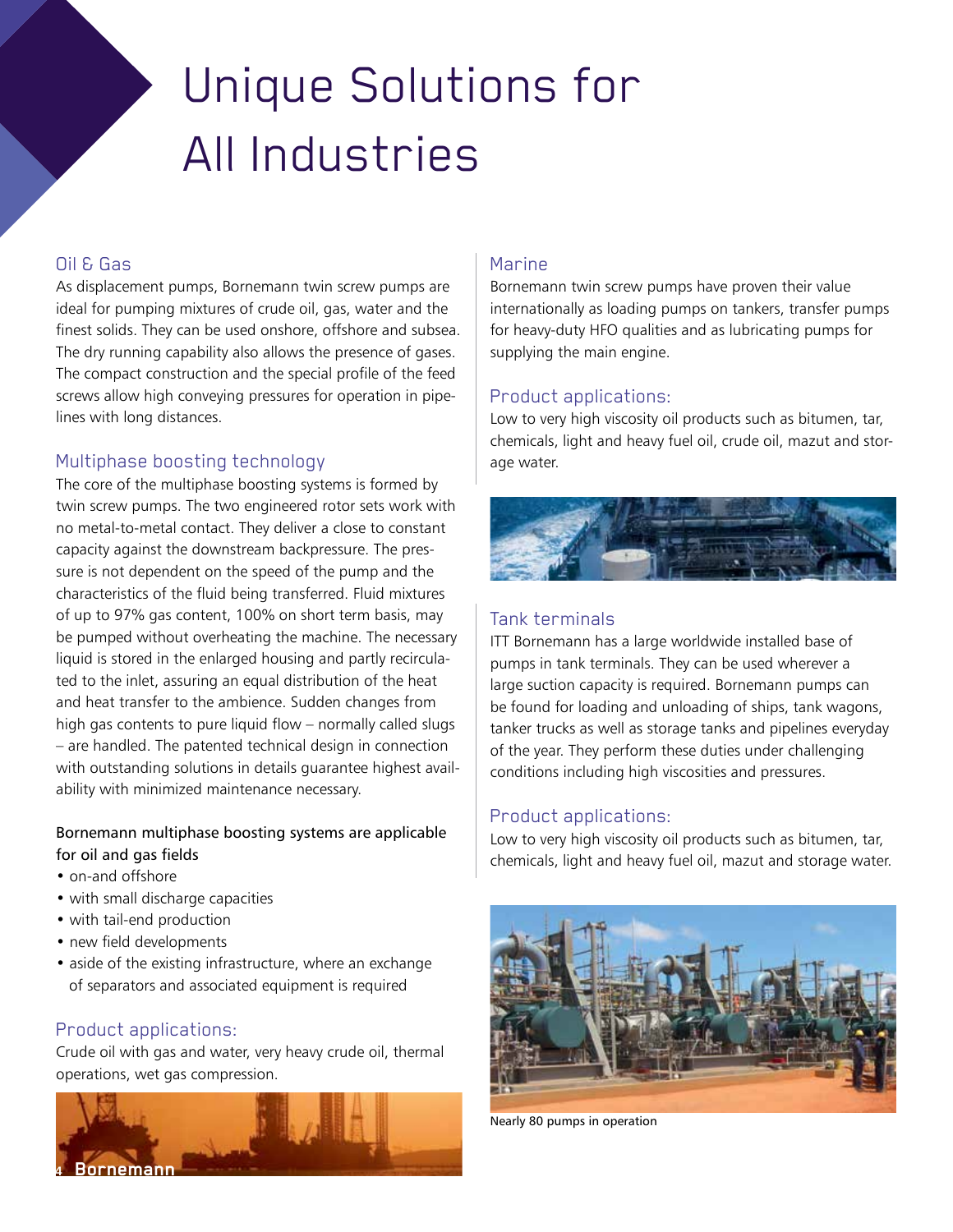## Petrochemical Industry / Refinery

Bornemann twin screw pumps are the ideal solution for transfer within terminals where both low and high viscosity products have to be moved or metered. All fluids whether neutral, alkaline or acid and aggressive, abrasive or gaseous are sucked up safely, dosed and pumped.

#### Product applications:

Mazut, bitumen, tar, heavy fuel, naphta and chemical products.

### Industry

Bornemann twin screw pumps solve a variety of conveyance challenges in a range of industries including chemicals, power generation, wastewater and environmental technology, and construction. Regardless of low or high viscosity, or aggressive, solid or shear-sensitive materials – there is an appropriate pump for nearly every application. All Bornemann pumps are self-priming and ATEX-compliant.

### Product applications:

Polymers, paints, slurry, pastes, liquid sulfur, and chemical process pumps.



# Food & Pharma

The twin screw pump SLH has been especially developed for the application in the Food and Pharmaceutical Industry. The 2-in-1 principle conveys and cleans in one pump. Due to the wide range of pump speeds – up to a maximum of 3,600 rpm, process cycles as well as CIP and SIP procedures are possible with just one pump.

#### Product applications:

Beverage industry, convenience, dairy products, sweets, meat products and pharmaceutical industry.

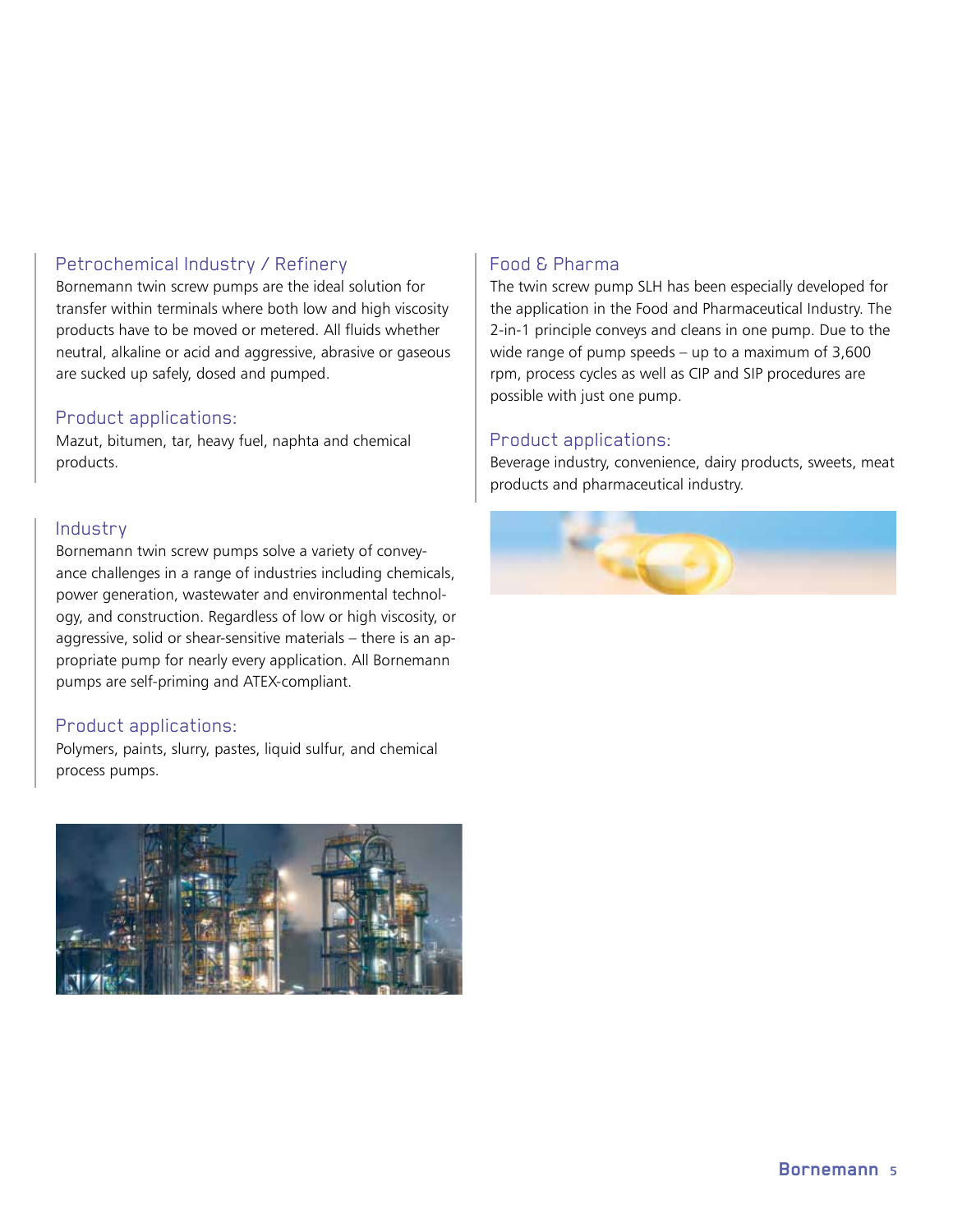# Proven Pump Solutions Bornemann twin screw pumps - Proven pump solutions in a range of industries for nearly any medium

#### Twin screw pumps

Bornemann twin screw pumps are rotating displacement pumps; the gear-wheels and roller bearings are outside the pump space. Around 80 models are available. Various materials, sizes and forms make application-optimized solutions possible.

Bornemann pumps cover a wide range of performance in the pressure, conveyed volume, temperature and viscosity of the conveyed media. Nearly all media can be conveyed, i.e. thin liquids such as petrol, hydrocarbons, seawater, liquids with high viscosity such as bitumen, tar, glue, molasses, and aggressive media such as acids and bases.

#### Advantages

- Self-priming
- High viscosities possible
- Low pulsations
- Low noise level
- Dry running possible
- Constant flow at varying pressures and volumes
- Suction lift up to 8.5m (25 feet)







W/V universal pump HC/VHC high capacity pump





HP high pressure pump

|                                        | Capacity         |                  | <b>Differential</b><br>Pressure |                  | <b>Viscosity</b>   | Max. Product<br>temperature |              |
|----------------------------------------|------------------|------------------|---------------------------------|------------------|--------------------|-----------------------------|--------------|
|                                        | m <sup>3</sup> h | gpm              | bar                             | psi              | $mm2/s$   cSt      | $^{\circ}C$                 | $\circ$ F    |
| W/V<br>universal<br>pump               | $10 -$<br>2,800  | $50 -$<br>12,300 | up to<br>40/60                  | up to<br>600/900 | $0,5 -$<br>200,000 | up to<br>350                | up to<br>660 |
| <b>HC/VHC</b><br>high capacity<br>pump | up to<br>4,500   | up to<br>19,800  | up to<br>16                     | up to<br>230     | $1 -$<br>20,000    | up to<br>120                | up to<br>250 |
| HP<br>high pressure<br>pump            | $20 -$<br>1,500  | $100 -$<br>6,600 | up to<br>100                    | up to<br>1,500   | $1 -$<br>10,000    | up to<br>120                | up to<br>250 |
| <b>SLI</b><br>compact<br>pump          | up to<br>180     | up to<br>790     | up to<br>16                     | up to<br>230     | up to<br>100,000   | up to<br>120                | up to<br>250 |
| <b>SLH</b><br>hygienic<br>pump         | up to<br>180     | up to<br>790     | up to<br>16                     | up to<br>230     | up to<br>100,000   | up to<br>130                | up to<br>270 |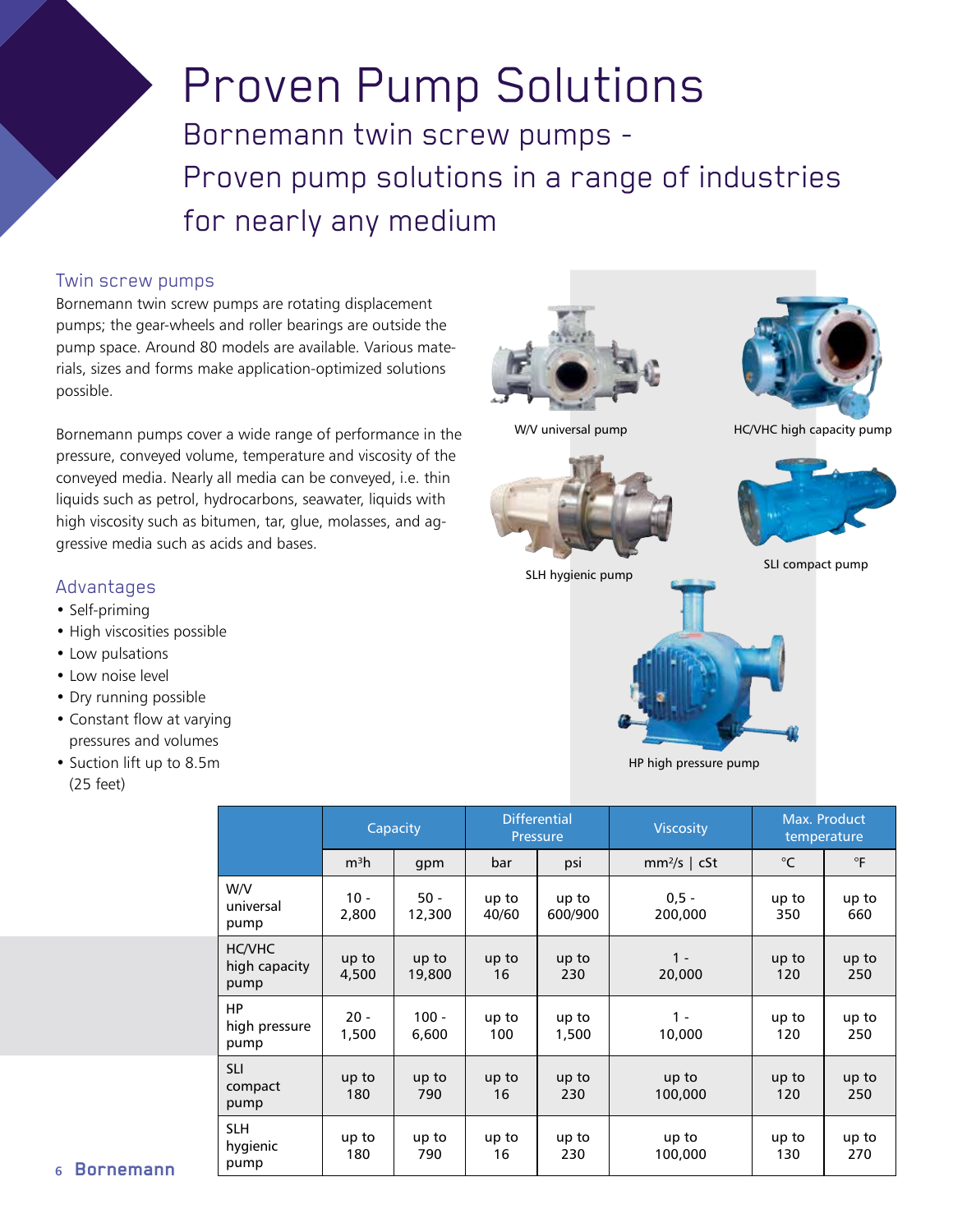# Proven Pump Solutions Bornemann multiphase pumps from pumps to systems to solutions





MSL single well multiphase pump SLM single line multiphase pump





MPC multiphase pump compressor MW classic multiphase pump



SMPC subsea multiphase pump compressor

## Complete multiphase pumping systems

With our experience in research & development, engineering, production and commissioning all over the world we are able to supply complete system solutions – for a wide range of performance conditions and harsh ambient environmental conditions.

## "Plug and pump"

The skid mounted pump is equipped with all necessary instrumentation and piping and valves. You will get a complete system incl. electrical drive system with motor, variable frequency converter and control cabinet. It will undergo a complete system factory acceptance test prior to shipment, thus saving time while commissioning.

#### Safety first!

The Bornemann system guarantees full safety and automatic operation under all circumstances.

|                                                 | Capacity         |                    | <b>Differential</b><br>Pressure |                | <b>Viscosity</b>   | Max. Product<br>temperature |              |
|-------------------------------------------------|------------------|--------------------|---------------------------------|----------------|--------------------|-----------------------------|--------------|
|                                                 | m <sup>3</sup> h | <b>BPD</b>         | bar                             | psi            | $mm2/s$   cSt      | $^{\circ}C$                 | $\circ$ F    |
| MSL single<br>well multi-<br>phase pump         | $1 -$<br>110     | $137 -$<br>16,800  | up to<br>16                     | up to<br>230   | $0,5 -$<br>100,000 | up to<br>160                | up to<br>320 |
| SLM single<br>line multi-<br>phase pump         | $1 -$<br>130     | $150 -$<br>20,000  | up to<br>16                     | up to<br>230   | $0,5 -$<br>100,000 | up to<br>100                | up to<br>210 |
| MW classic<br>multiphase<br>pump                | $1 -$<br>8,000   | up to<br>1,206,000 | up to<br>50                     | up to<br>725   | $0,5 -$<br>100,000 | up to<br>160                | up to<br>320 |
| MPC multi-<br>phase pump<br>compressor          | $1 -$<br>8,000   | up to<br>1,206,000 | up to<br>70                     | up to<br>1,000 | $0,5 -$<br>100,000 | up to<br>160                | up to<br>320 |
| SMPC subsea<br>multiphase<br>pump<br>compressor | $1 -$<br>8,000   | up to<br>1,206,000 | up to<br>70                     | up to<br>1,000 | $0,5 -$<br>100,000 | up to<br>160                | up to<br>320 |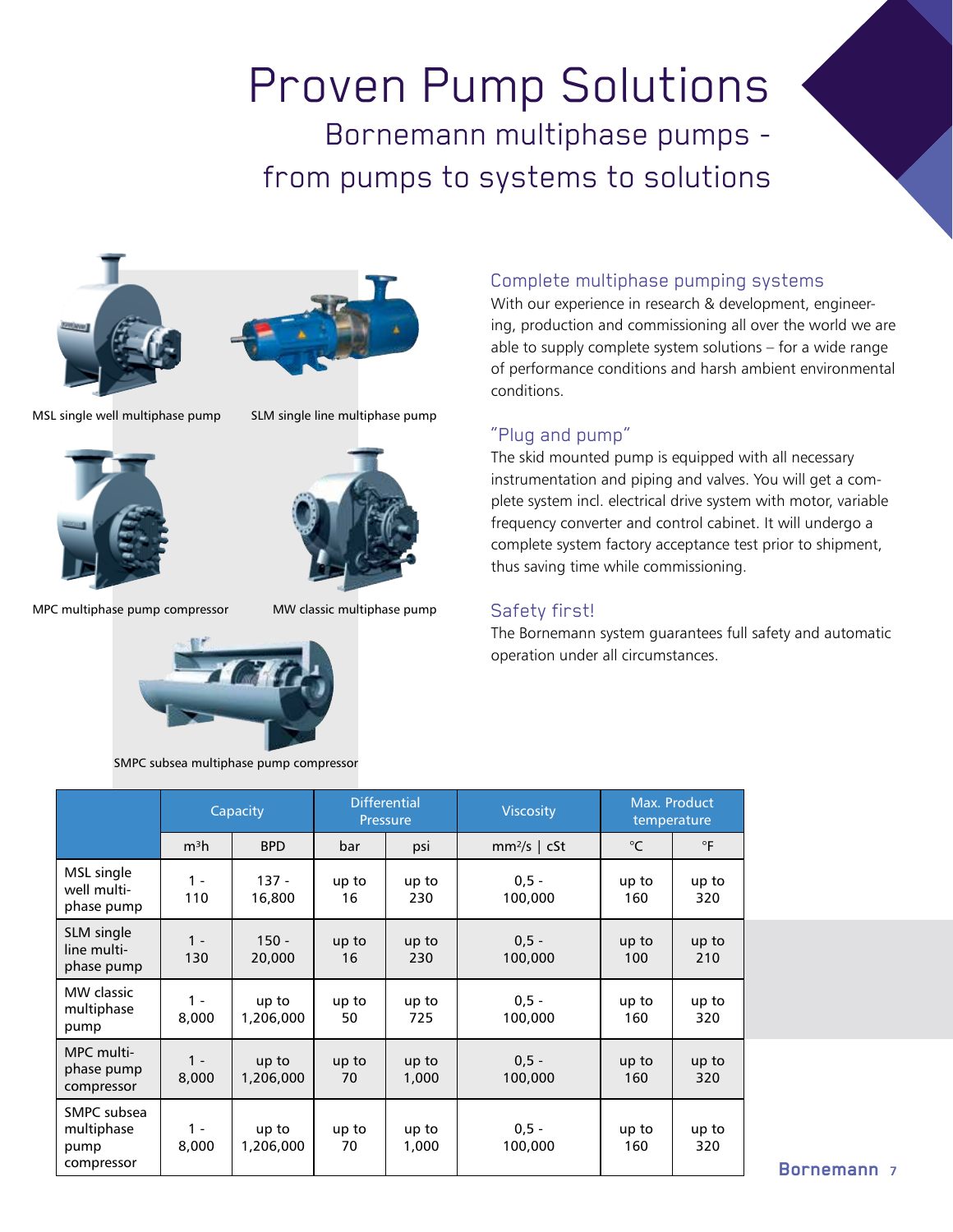# Selected Applications

# Tank Terminals



| Country:     | U.A.F                      |
|--------------|----------------------------|
| Pump Type:   | W9                         |
| Medium:      | Fuel oil, 55°C/130°F,      |
|              | 380 cSt                    |
| Capacity:    | 120-1,400 m <sup>3</sup> h |
|              | 530-6,200 gpm              |
| Pressure:    | 10 bar / 145 psi           |
| Speed:       | 200-1,470 rpm              |
| Shaft power: | 95-630 kW / 128 - 848 HP   |

## Refinery



| Country:     | Germany                      |
|--------------|------------------------------|
| Pump Type:   | W7T                          |
| Medium:      | Molasses, 220-250°C /        |
|              | 430-480°F, 350 cSt           |
| Capacity:    | 110-240-370 m <sup>3</sup> h |
|              | 480-1,060-1,600 gpm          |
| Pressure:    | 11 bar / 160 psi             |
| Speed:       | 600-1,200-1,800 rpm          |
| Shaft power: | 190 kW / 256 HP              |

# Oil Production



Country: Russian Pump Type: MPC 208 Medium: Fluid Multiphase Mixture Capacity:  $up to 500 m<sup>3</sup>h$  75,757 BPD Pressure: 21 bar / 305 psi Speed: 2,000 rpm Shaft power: 276 kW / 370 HP Gas content: 96%

# **Offshore**



| Country:     | Germany        |
|--------------|----------------|
| Pump Type:   | <b>MPC 268</b> |
| Medium:      | Fluid Multi    |
| Capacity:    | 610 $m^3h/$    |
| Pressure:    | 25 bar / 36    |
| Speed:       | 1,765 rpm      |
| Shaft power: | 450 kW / 6     |
| Gas content: | 99%            |
|              |                |

| Country:     | Germany                          |
|--------------|----------------------------------|
| Pump Type:   | <b>MPC 268</b>                   |
| Medium:      | Fluid Multiphase Mixture         |
| Capacity:    | 610 m <sup>3</sup> h / 2,686 gpm |
| Pressure:    | 25 bar / 363 psi                 |
| Speed:       | 1,765 rpm                        |
| Shaft power: | 450 kW / 612 HP                  |
| Gas content: | 99%                              |

# **Chemical**



| Country:            | Germany                 |
|---------------------|-------------------------|
| Pump Type:          | W7                      |
| Medium <sup>.</sup> | Water, solvent, silicon |
|                     | acrylate, polyether,    |
|                     | 20-130°C / 70-270°F,    |
|                     | 1-15,000 cSt            |
| Capacity:           | 4-100 $m^3h$            |
|                     | 18-440 gpm              |
| Pressure:           | 1-5 bar / 14-73 psi     |
| Speed:              | 300-1,400 rpm           |
| Shaft power:        | 55 kW / 74 HP           |
|                     |                         |

# Marine



| Country:     | China                         |
|--------------|-------------------------------|
| Pump Type:   | W7                            |
| Medium:      | Crude oil, 85°C/185°F,        |
|              | 130 <sub>cs</sub>             |
| Capacity:    | $210 \text{ m}^3$ h / 950 gpm |
| Pressure:    | 8 bar / 120 psi               |
| Speed:       | 1,450 rpm                     |
| Shaft power: | 70 kW / 95 HP                 |
|              |                               |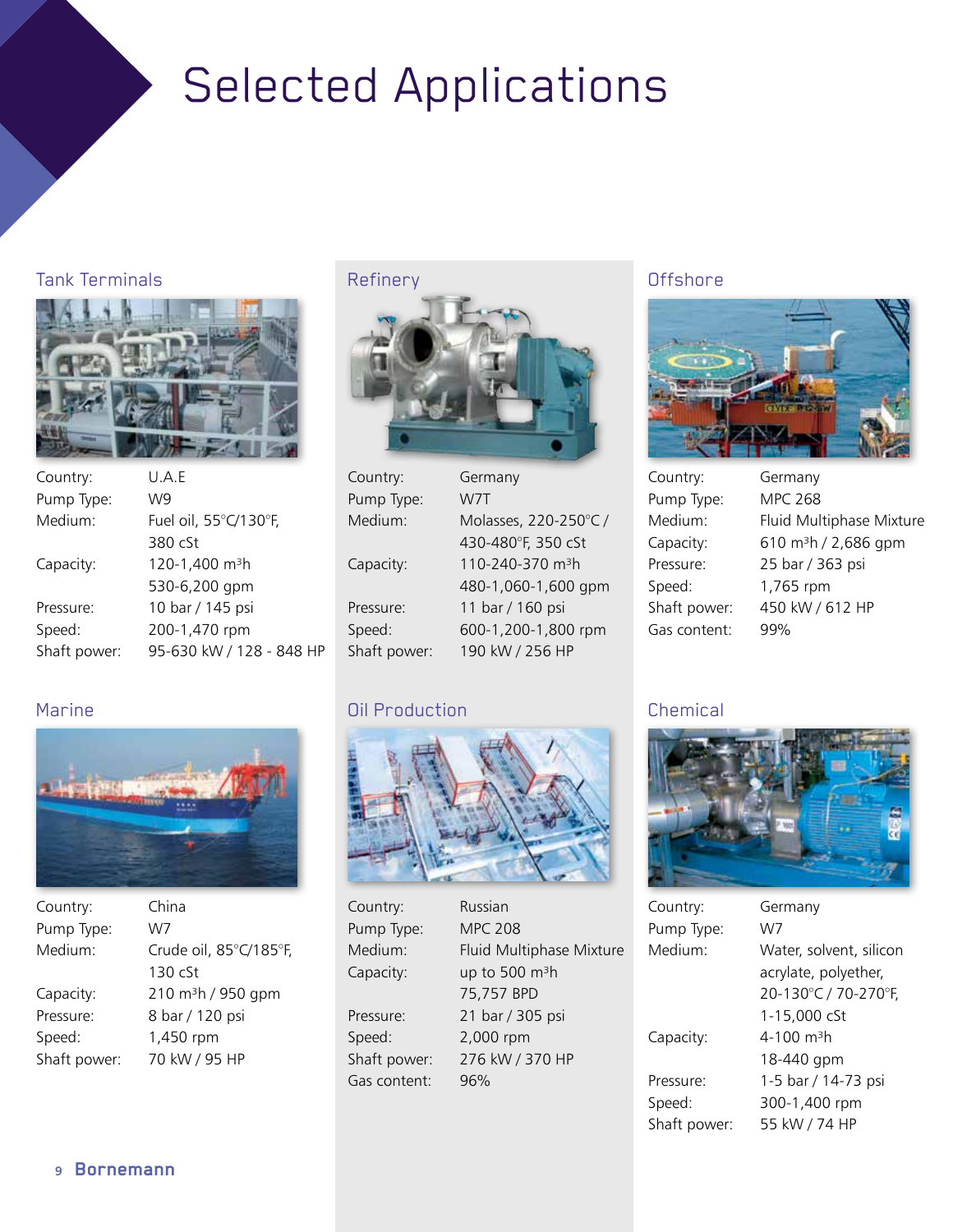# Notes <

a.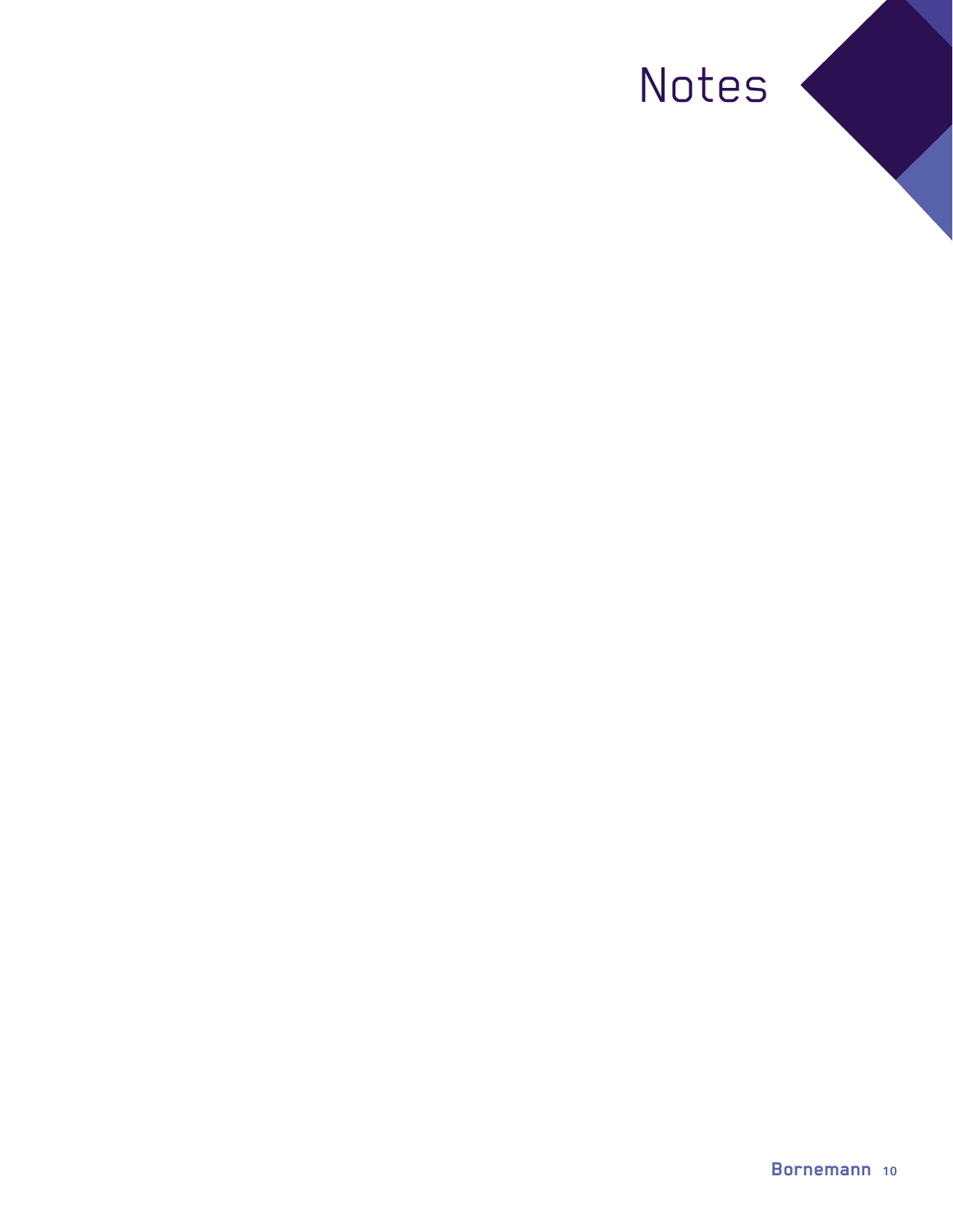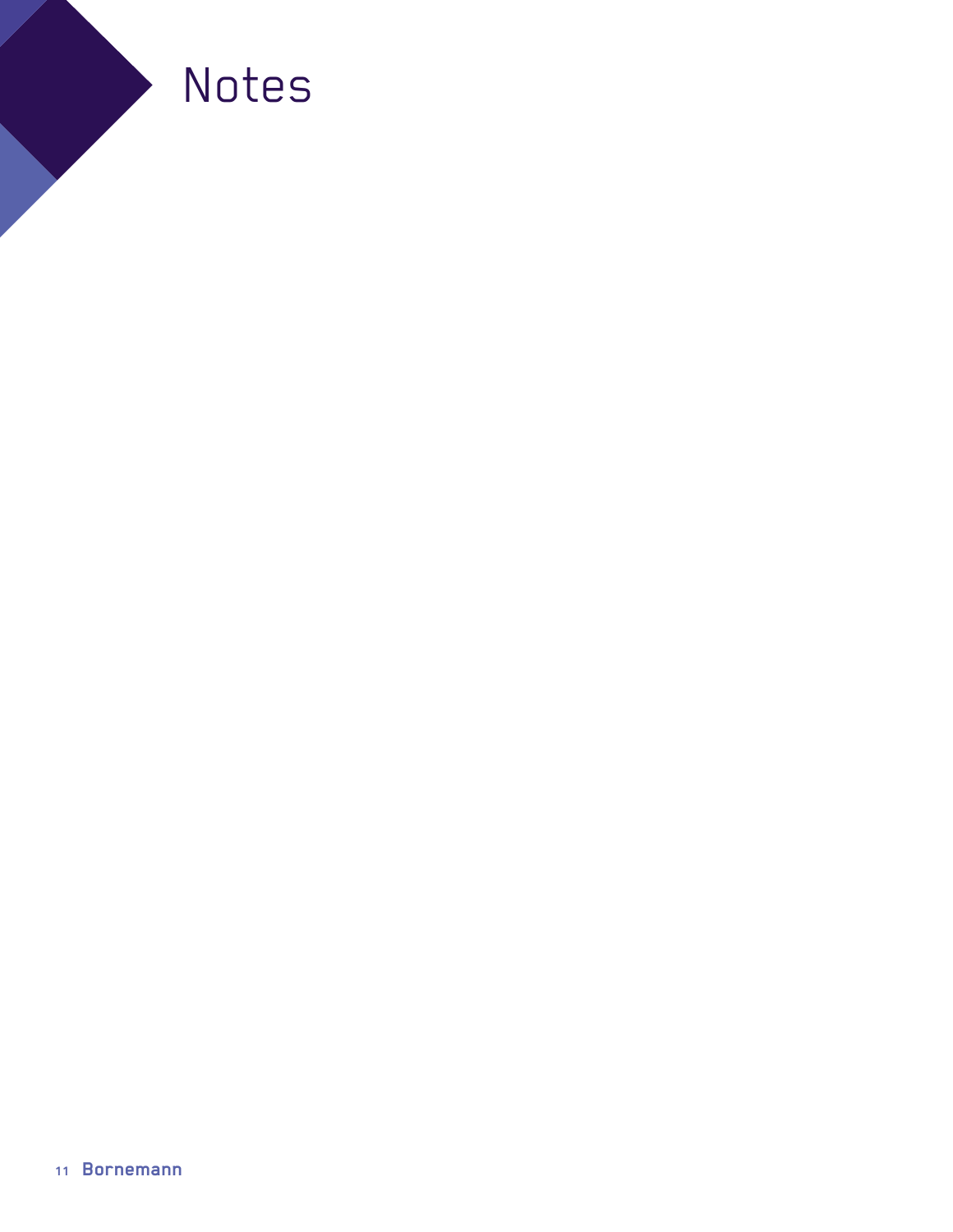# Notes <

a.